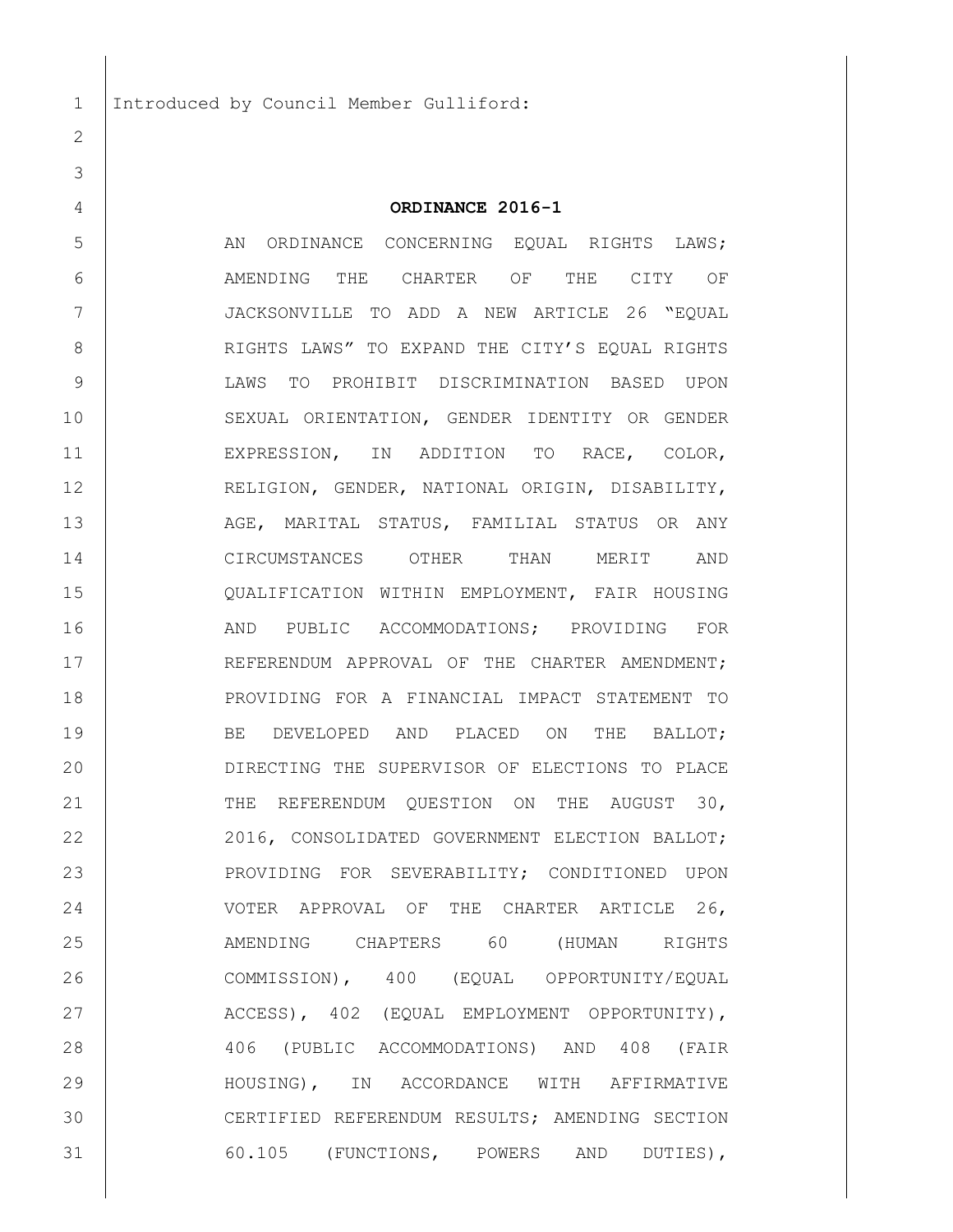*ORDINANCE CODE;* AMENDING SECTION 400.101 (STATEMENT OF POLICY), *ORDINANCE CODE*; AMENDING CHAPTER 402 (EQUAL EMPLOYMENT OPPORTUNITY), *ORDINANCE CODE*; AMENDING CHAPTER 406 (PUBLIC ACCOMMODATIONS), *ORDINANCE CODE*; AMENDING CHAPTER 408 (FAIR HOUSING), *ORDINANCE CODE;* PROVIDING AN EFFECTIVE DATE.

 **BE IT ORDAINED** by the Council of the City of Jacksonville: **Section 1. Creating a new Article 26 of the Jacksonville Charter (Equal Rights Laws) to read as follows:**

**ARTICLE 26. EQUAL RIGHTS LAWS.**

**Section 26.01** The City finds and declares that the right of 14 equal opportunity and access to employment and the right of non- discriminatory treatment in employment, housing and public 16 accommodations are basic rights that should be extended to all 17 citizens without discrimination on the basis of race, color, 18 religion, sex, sexual orientation, gender identity or expression, national origin, disability, age, marital status, familial status, 20 or any circumstances other than merit and qualification.

 **Section 26.02.** Discrimination on the basis of race, color,  $religion, sex, sexual orientation, gender identity or expression,$  national origin, disability, age, marital status, familial status, or any circumstances other than merit and qualification is hereby prohibited. This prohibition shall apply to employment, public 26 accommodations and housing.

# **Section 2. Referendum.**

 (a) A referendum of the qualified electors residing in Duval County, Florida is hereby called to be held as part of the August 30, 2016, Consolidated Government Election, to determine whether the changes to the Charter set forth in Section 1 shall become

 $- 2 -$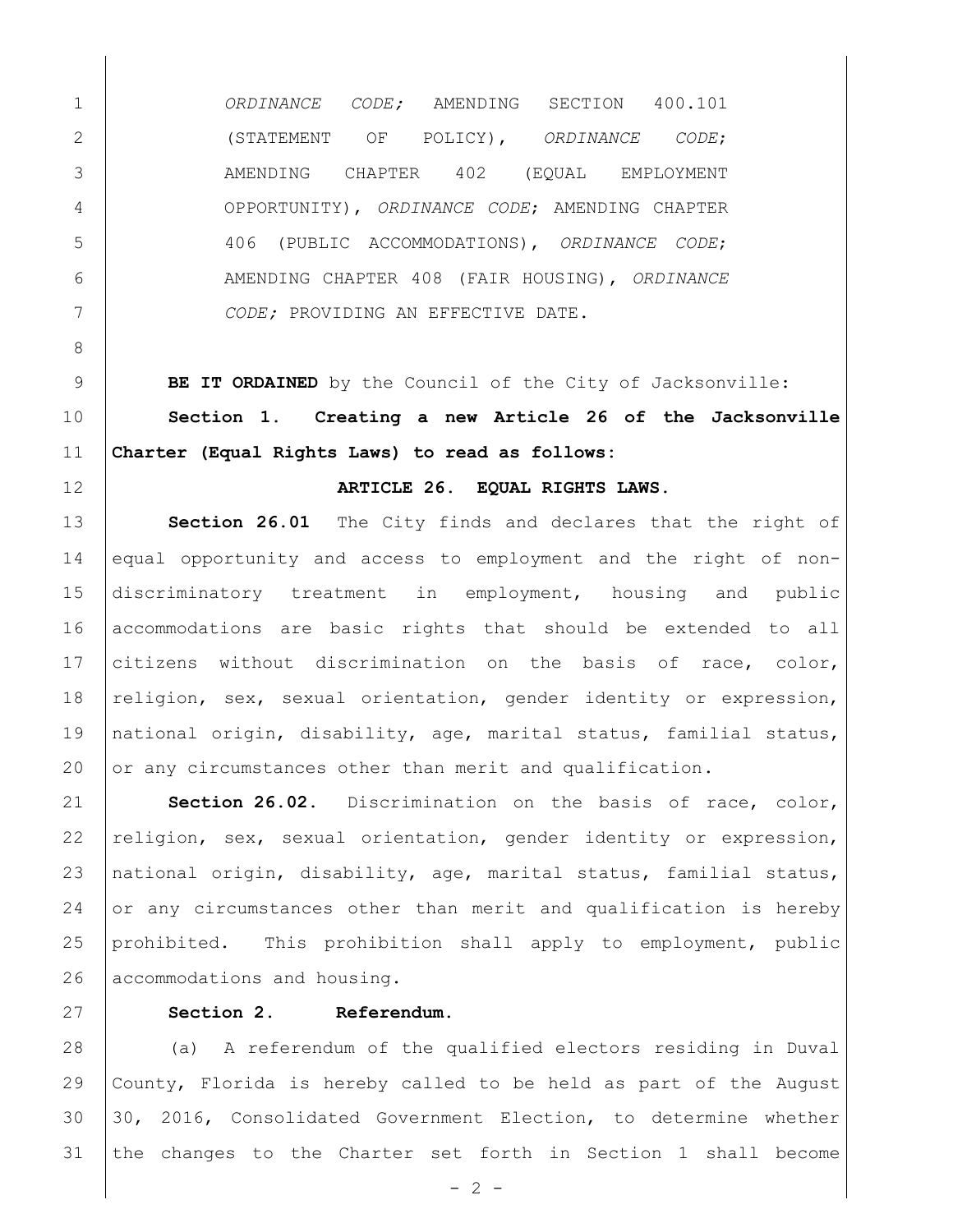1 effective.

28

2 (b) The referendum shall be held and conducted in the manner 3 prescribed by law for holding elections under a referendum 4 provision.

5 (c) All qualified electors in Duval County shall be entitled  $6$  and permitted to vote in the referendum. The places and times of 7 voting shall be those polling places and times established for 8 voting by law. The inspectors and clerks for the referendum shall 9 be designated by the Supervisor of Elections in accordance with 10 | applicable State law.

11 (d) The Supervisor of Elections is authorized and directed, 12 when printing the ballots and absentee ballots for use in the 13 voting machines for the referendum election called hereinabove, to 14 print the referendum question set forth herein below on said 15 ballots and absentee ballots at the appropriate place therefore. 16 **Immediately after said question shall be provided a space for the**  17 **voter to indicate whether the** vote is "yes" or "no" on the question. 18 **Section 3. Notice of Referendum.** The Supervisor of 19 Elections is directed to ensure at least thirty (30) days notice of 20 the referendum by publishing the notice at least twice in a daily 21 newspaper of general circulation in Duval County, once in the fifth 22 week and once in the third week prior to the week in which the 23 | referendum is to be held, in the manner provided in Section  $18.05$ 24 of the City Charter and as otherwise required by law.

25 **Section 4. Ballot Title.** The Council hereby directs that 26 the ballot title for the referendum question be in substantially 27 the following form:

29 "REFERENDUM ADDING A JACKSONVILLE CHARTER 30 ARTICLE PROHIBITING SPECIFIED CATEGORIES OF 31 DISCRIMINATION"

- 3 -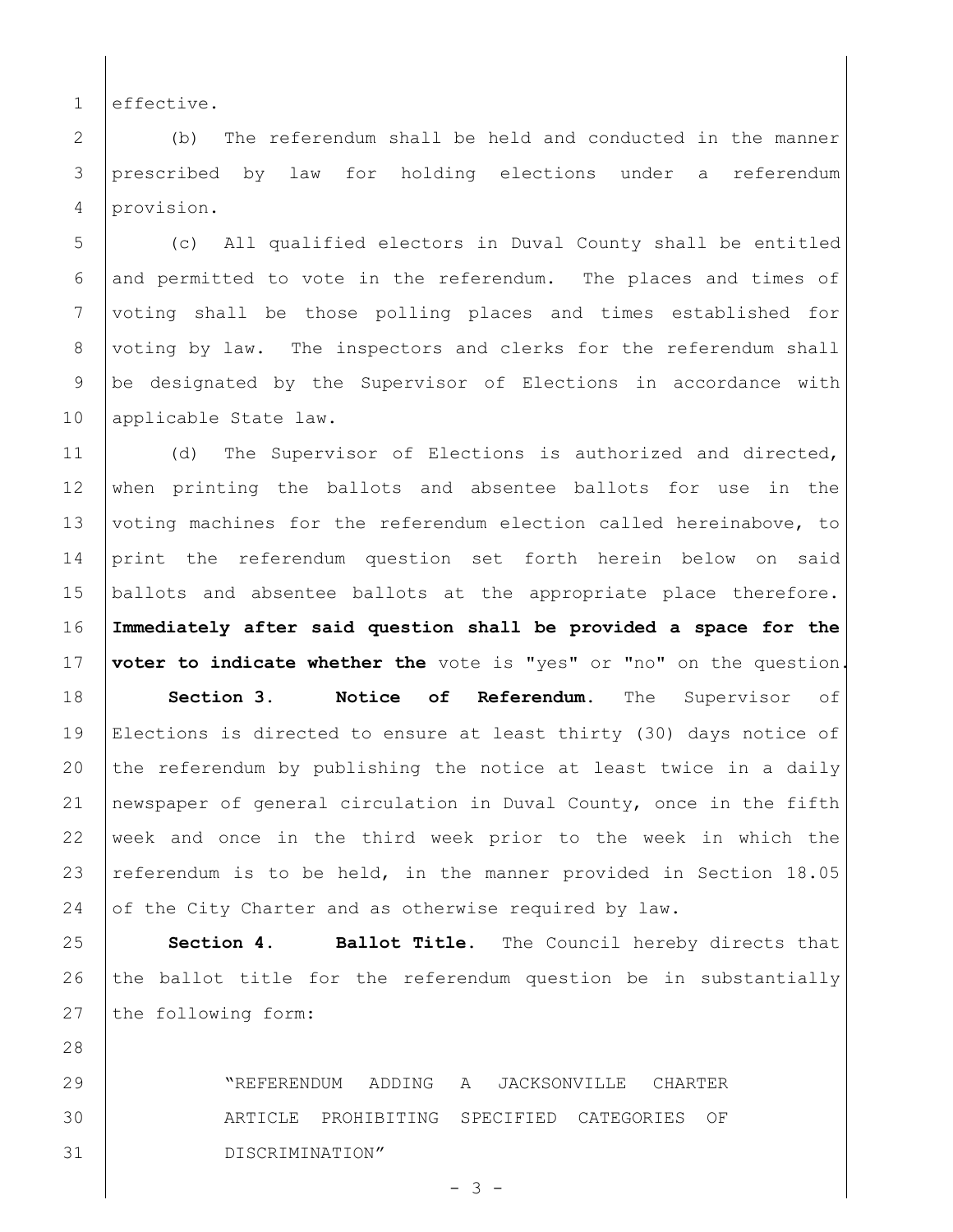1 2 **Section 5. Official Ballot.** The Council hereby directs 3 that the following referendum question, in substantially the form 4 set forth below, be placed on the ballot for the August 30, 2015, 5 Consolidated Government Election: 6 7 | Wishall Ordinance 2016-1-E, which amends the 8 Jacksonville Charter to add a new Article 26 9 entitled "Equal Rights Laws" and which 10 prohibits discrimination based upon sexual 11 | orientation, gender identity or gender 12 expression in addition to race, color, 13 religion, sex, national origin, disability, 14 age, marital status or familial status, in the 15 areas of employment, housing, and public 16 accommodation, become effective?"

- 17 | ( ) YES.
- 19
- 18 ( ) NO.

20 **Section 6. Referendum Results.** The Supervisor of 21 Elections for Duval County, Florida shall certify the results of 22 the referendum to the Florida Department of State in accordance 23 with law. If a majority of the votes cast in the referendum shall 24 be for the amendment, the amendment shall be approved, and shall 25  $\vert$  take effect as provided in this Ordinance. If less than a majority 26 of the votes cast in the referendum shall be for the amendment, the 27 amendment shall be defeated, and shall not take effect.

 **Section 7. Exercise of County Powers.** This ordinance is enacted by the Council exercising all its lawful and authorized power, including, but not limited to, its power as the governing body of Duval County, Florida, under Section 3.01, of the Charter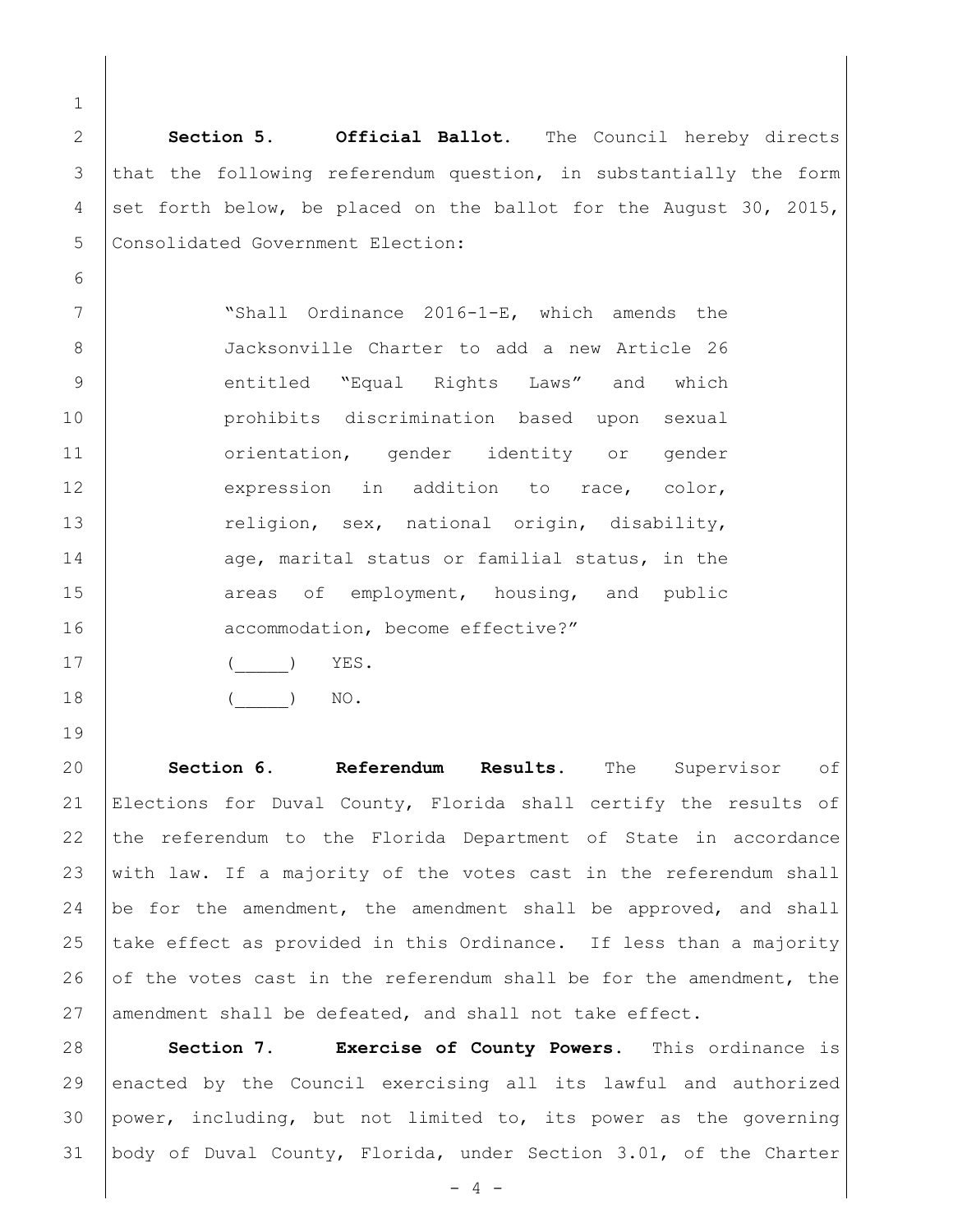1 of the City of Jacksonville.

#### 2 **Section 8. Financial Impact Statement.**

3 | Upon approval of this ordinance, the Supervisor of Elections 4 shall, pursuant to Section  $18.05(k)$  of the Charter, notify the 5 Mayor, City Council President, General Counsel and Council Auditor, 6 of their duty under Section 18.05(k) to prepare, within thirty (30) 7 days of such notice, an up to seventy-five (75) word financial 8 impact statement of the increase or decrease of any revenues or 9 costs to the City of Jacksonville resulting from the implementation 10 of the proposed charter amendment.

11 **Section 9. Severability.** If any section, clause, 12 sentence, or provision of this act or ordinance or the application 13 of such section, clause, sentence, or provision to any person or 14 bodies or under any circumstances shall be held to be inoperative, 15 invalid, or unconstitutional, the invalidity of such section, 16 clause, sentence, or provision shall not be deemed, held, or taken 17 to affect the validity or constitutionality of any of the remaining 18 parts of this act or ordinance, or the application of any of the 19 provisions of this act or ordinance to persons, bodies, or in 20 circumstances other than those as to which it or any part thereof 21 shall have been deemed inoperative, invalid, or unconstitutional, 22 and it is intended that this act and/or ordinance shall be 23 construed and applied as if any section, clause, sentence, or 24 provision held inoperative, invalid, or unconstitutional had not 25 | been included in this act or ordinance.

 **Section 10. Contingent upon Affirmative Certified Referendum Results.** Contingent on the results and certification of 28 the referendum noted herein and certified approval of same, Chapters 60 (Human Rights Commission), 400 (Equal Opportunity/Equal Access), 402 (Equal Employment Opportunity), 406 (Public Accommodations) and 408 (Fair Housing) of the Ordinance Code of the

 $-5 -$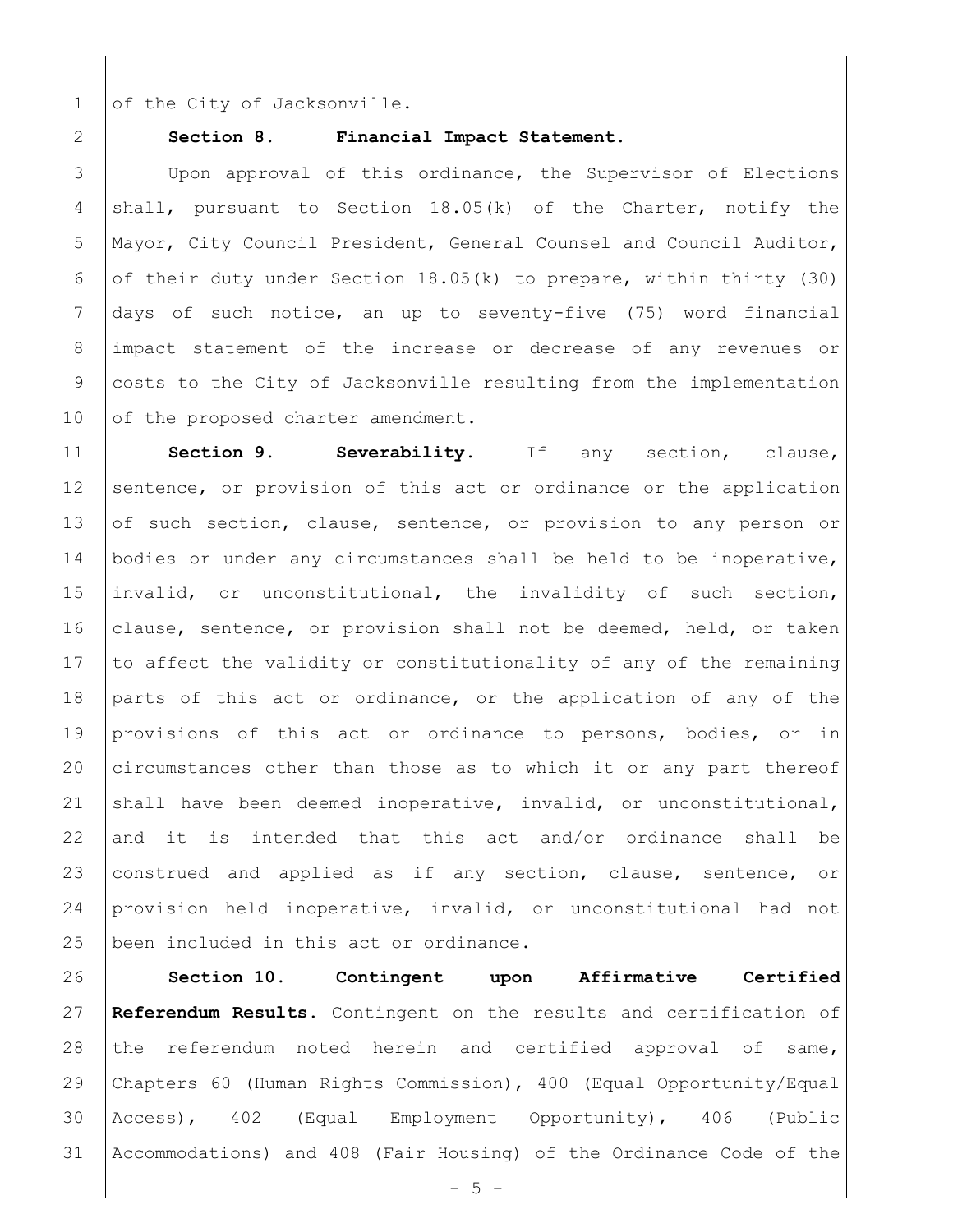1 City of Jacksonville, in addition to the Charter change in Section 1 herein, shall be amended according to Sections 11-15.

 **Section 11**. **Amending [Section 60.105 \(Functions, powers and](javascript:void(0))  [duties\)](javascript:void(0)),** *Ordinance Code***.** [Section 60.105 \(Functions, powers and](javascript:void(0))  [duties\)](javascript:void(0)), *Ordinance Code*, is hereby amended to read as follows:

**CHAPTER 60. HUMAN RIGHTS COMMISSION.**

**PART 1. IN GENERAL.**

**\* \* \***

**Sec. 60.105. [Functions, powers and duties.](javascript:void(0))**

10 The Commission shall promote and encourage <del>fair</del> non- discriminatory treatment and equal opportunity for all persons 12 regardless of race, color, religion, sex, sexual orientation, 13 gender identity or expression, national origin, age, disability, 14 | marital or familial status; and shall promote mutual understanding 15 and respect among all economic, social, racial, religious and ethnic groups and shall endeavor to eliminate discrimination 17 against, and antagonism between religious, racial, and ethnic and 18 other groups listed within this ordinance and their members. In performing its functions, the Commission shall have the following powers and duties:

**\* \* \***

 **Section 12**. **Amending Section 400.101 (Statement of policy),**  *Ordinance Code***.** Section 400.101 (Statement of policy), *Ordinance Code*, is hereby amended to read as follows:

## **CHAPTER 400. EQUAL OPPORTUNITY/EQUAL ACCESS.**

 **PART 1. STATEMENT OF POLICY AND GENERAL PROVISIONS. [Sec. 400.101. Statement of policy.](javascript:void(0))**

 (a) *Employment.* The Council hereby declares it to be the policy of the City that personnel shall be employed, compensated, promoted, transferred, or disciplined without regard to race, 31 color, religion, political affiliation, sex, sexual orientation,

 $- 6 -$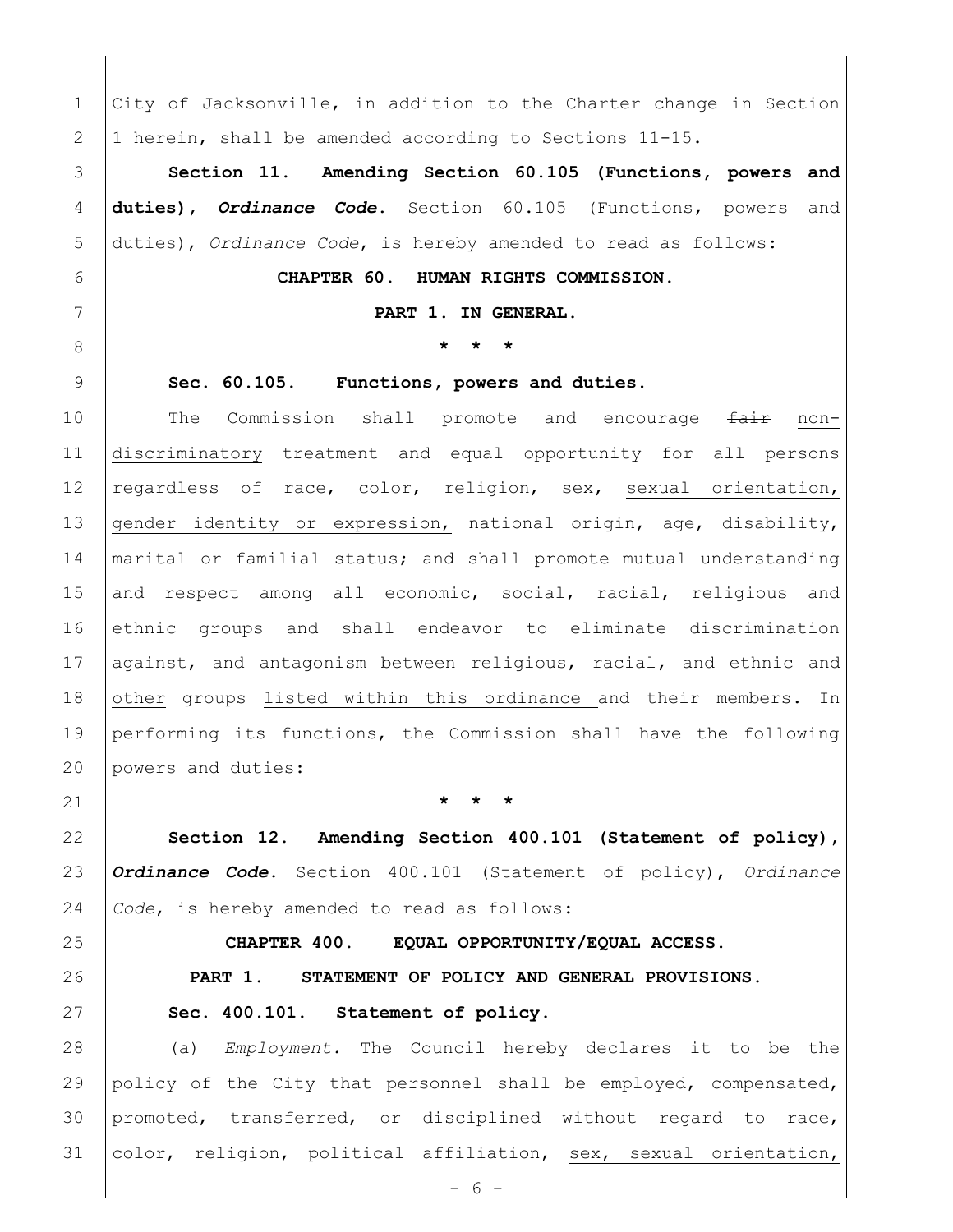1 gender identity or expression, national origin, disability, age, marital status, or any circumstances other than merit and qualification. **\* \* \* Section 13**. **Amending Chapter 402 (Equal Employment Opportunity),** *Ordinance Code***.** Chapter 402 (Equal Employment Opportunity), *Ordinance Code*, is hereby amended to read as follows: **CHAPTER 402. EQUAL EMPLOYMENT OPPORTUNITY. PART 1. GENERAL PROVISIONS. [Sec. 402.102. Legislative findings.](javascript:void(0))** 11 The City finds and declares that: (a) The right of equal opportunity of access to employment 13 | and the right of fair treatment by empl  $\rightarrow$   $\rightarrow$  oyers are basic rights that should be extended to all citizens without discrimination on the basis of 16 | race, color, religion, national origin, sex, sexual 17 | crientation, gender identity or expression, marital 18 status, age and disability are civil rights **Guaranteed by the United States Constitution and implemented and enforced by federal law and by the** 21 aws of the state. **\* \* \* Sec. 402.107. Definitions.** In this Chapter, unless the context otherwise requires: *(g) Discriminate, discrimination and discriminatory* include: (1) A difference in treatment because of race, religion, 27 | mational origin, sex, sexual orientation, gender identity or expression, or marital status where the difference is not justified by business necessity or 30 | is not a bona fide occupational qualification, or is **not based on a seniority merit system.**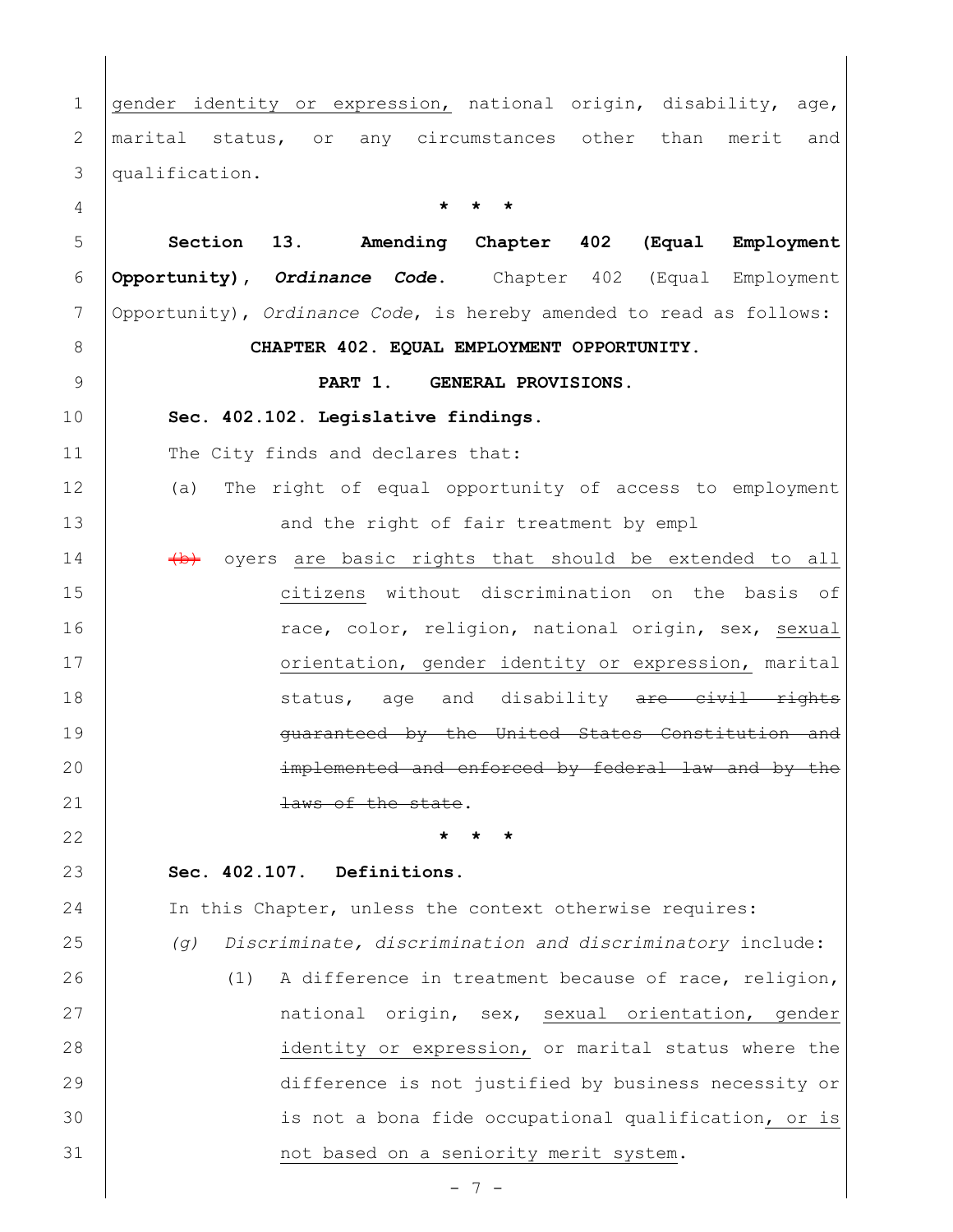| 1             | Any of the unlawful employment practices hereinafter<br>(2)                 |
|---------------|-----------------------------------------------------------------------------|
| $\mathbf{2}$  | enumerated.                                                                 |
| 3             | An unlawful separation, segregation or distinction<br>(3)                   |
| 4             | directly or indirectly against a person because of                          |
| 5             | race, color, religion, national origin, sex, sexual                         |
| 6             | orientation, gender identity or expression,<br>or                           |
| 7             | disability.                                                                 |
| 8             |                                                                             |
| $\mathcal{G}$ | Gender identity or expression means a gender-related<br>(n)                 |
| 10            | identity, appearance, expression or behavior of an individual,              |
| 11            | regardless of the individual's assigned sex at birth.                       |
| 12            | Labor organization includes:<br>$(o)$ $(n)$                                 |
| 13            |                                                                             |
| 14            | Reasonable accommodation may include:<br>$(p) < \leftrightarrow$            |
| 15            | $\star$<br>$\star$                                                          |
| 16            | Qualified individual with a disability:<br>(q) <del>(p)</del>               |
| 17            |                                                                             |
| 18            | Sexual orientation means a person's actual or perceived<br>(r)              |
| 19            | heterosexuality, homosexuality, or bisexuality                              |
| 20            | Substantially limits: The term substantially limits<br>$(s)$ $\overline{q}$ |
| 21            | means:                                                                      |
| 22            |                                                                             |
| 23            | Training program means any plan containing terms and<br>(t) <del>(R)</del>  |
| 24            | conditions for qualification, recruitment, selection, employment,           |
| 25            | training of employees to:                                                   |
| 26            |                                                                             |
| 27            | Undue hardship:<br>(u) <sub>5</sub>                                         |
| 28            |                                                                             |
| 29            | PART 2. DISCRIMINATION IN EMPLOYMENT.                                       |
| 30            | Sec. 402.201. Employment.                                                   |
|               |                                                                             |
|               | 8                                                                           |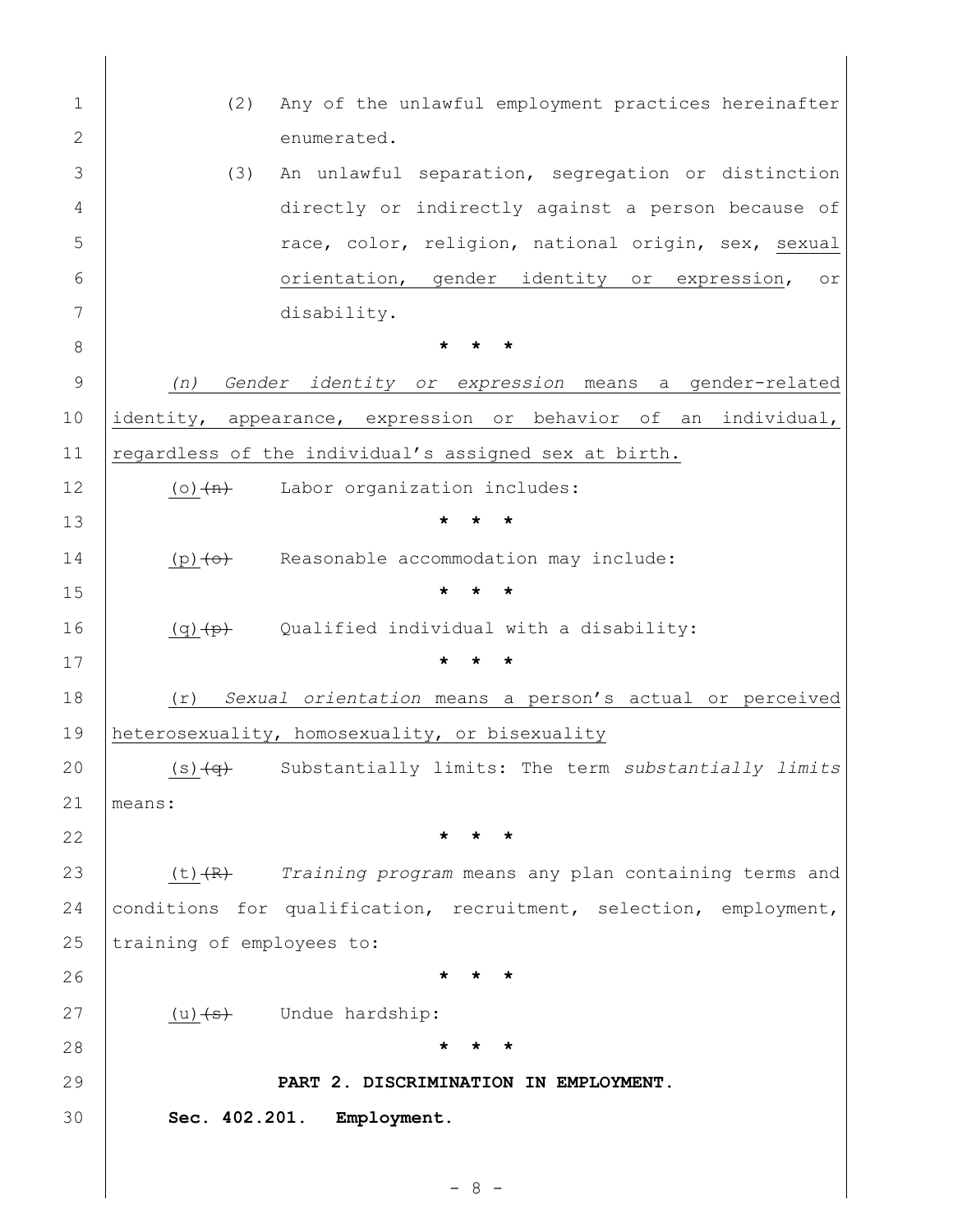Except as provided in [Section 402.208,](file://///Oak/n00007920$/level3/TITXIEQOP_CH402EQEMOP_PT2DIEM.html%23TITXIEQOP_CH402EQEMOP_PT2DIEM_S402.208DE) it is an unlawful 2 employment practice for an employer:

 (a) To fail or refuse to hire, to discharge or otherwise to discriminate against an individual with respect to compensation or 5 the terms, conditions or privileges of employment because of race, 6 color, religion, sex, sexual orientation, gender identity or 7 expression, marital status, national origin, age or disability.

 (b) To limit, segregate or classify employees or applicants in a way which would deprive or tend to deprive an individual of 10 employment opportunities or otherwise adversely affect the status 11 of an employee or applicant because of race, color, religion, sex, 12 sexual orientation, gender identity or expression, marital status, 13 national origin, age or disability.

## **[Sec. 402.202. Employment agencies](javascript:void(0))**.

 Except as provided in [Section 402.208,](file://///Oak/n00007920$/level3/TITXIEQOP_CH402EQEMOP_PT2DIEM.html) it is an unlawful 16 employment practice for an employment agency:

 (a) To fail or refuse to refer for employment or otherwise to discriminate against an individual because of race, color, 19 religion, sex, sexual orientation, gender identity or expression, marital status, national origin, age or disability.

 (b) To classify or refer for employment an individual on the basis of race, color, religion, sex, sexual orientation, gender identity or expression, marital status, national origin, age or disability

## **[Sec. 402.203. Labor organizations.](javascript:void(0))**

 Except as provided in Section 402.208, it is an unlawful 27 employment practice for a labor organization:

**\* \* \***

 (b) To limit, segregate or classify its membership or applicants for membership or to classify or fail or refuse to refer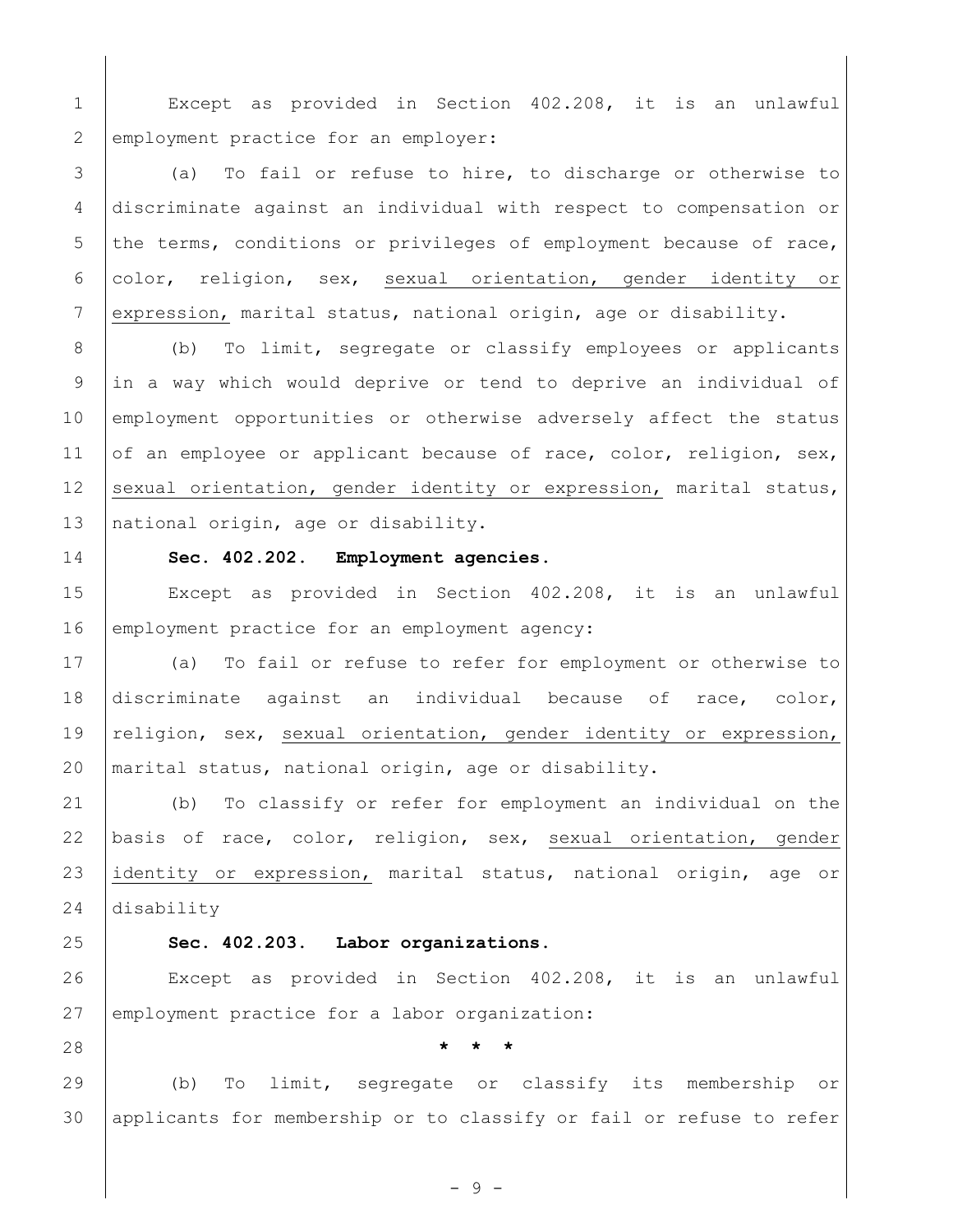| $\mathbf 1$ | for employment an individual otherwise qualified for membership in |
|-------------|--------------------------------------------------------------------|
| 2           | a way which would:                                                 |
| 3           | Deprive an individual of employment opportunities;<br>(1)          |
| 4           | O <sub>T</sub>                                                     |
| 5           | (2)<br>Limit the employment opportunities or otherwise             |
| 6           | adversely affect the status of an employee or of an                |
| 7           | applicant for employment;                                          |
| 8           | Because of race, color, religion, national origin, sex, sexual     |
| 9           | orientation, gender identity or expression, marital status, age or |
| 10          | disability.                                                        |
| 11          | Sec. 402.204. Training programs.                                   |
| 12          | Except as provided in Section 402.208, it is an unlawful           |
| 13          | employment practice for an employer, labor organization or joint   |
| 14          | labor-management committee controlling apprenticeship or<br>other  |
| 15          | training or retraining, including on-the-job training, programs to |
| 16          | discriminate against an individual because of race, color,         |
| 17          | religion, sex, sexual orientation, gender identity or expression,  |

18 | marital status, national origin, age or disability in admission to 19 or employment in a program established to provide apprenticeship or 20 other training.

## 21 **\* \* \***

#### 22 **[Sec. 402.206. Other discriminatory practices.](javascript:void(0))**

23 | It is an unlawful employment practice for an employer, labor 24 organization, employment agency or joint labor-management committee 25 controlling apprenticeship or other training or retraining, 26 including on-the-job training, programs to print or publish or 27 cause to be printed or published a notice or advertisement:

28 **\* \* \***

29 (c) Relating to admission to or employment in a program 30 established to provide apprenticeship or other training by the 31 joint labor-management committee; Indicating in any of these areas

 $- 10 -$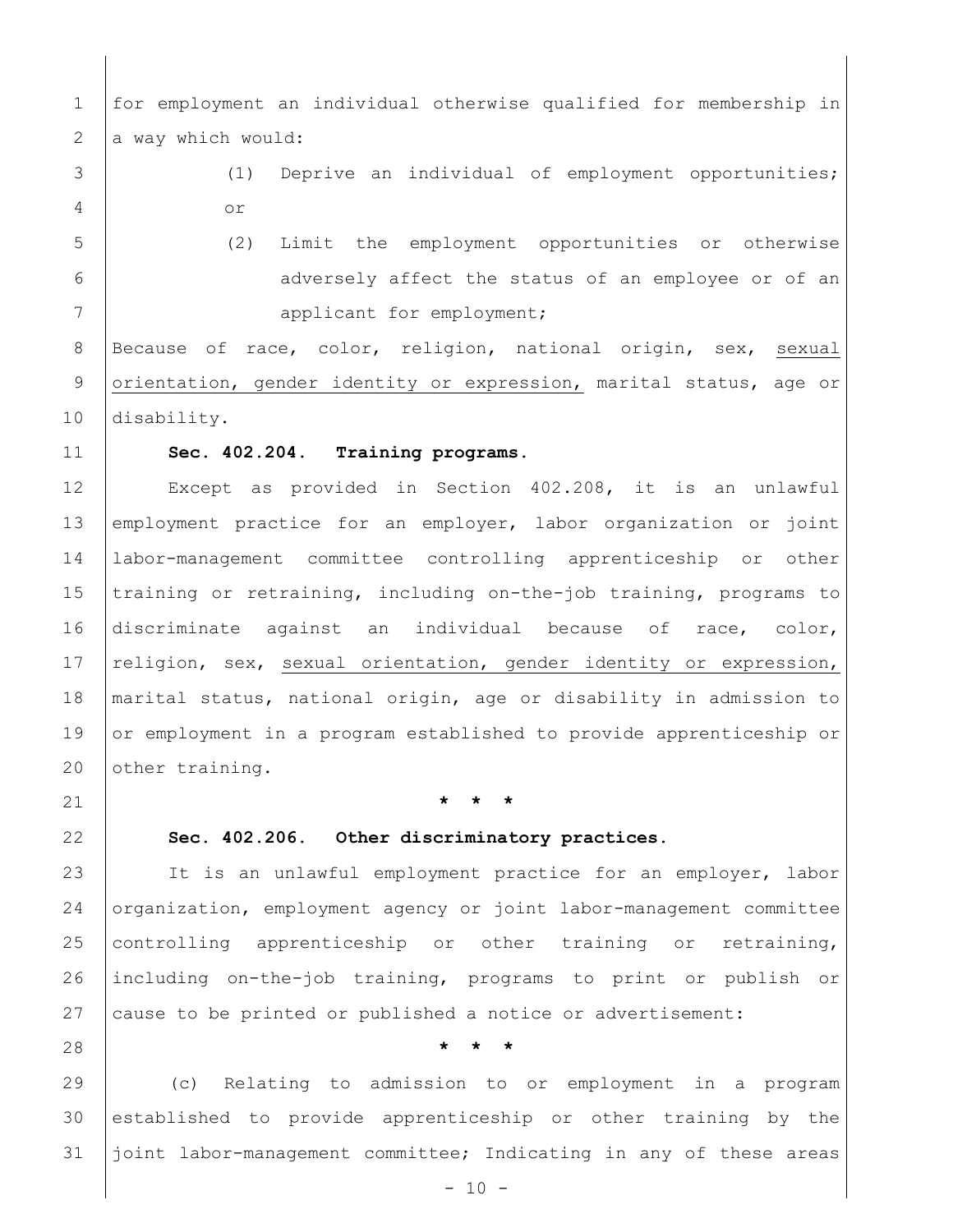1 a preference, limitation, specification or discrimination based on 2  $rac{1}{2}$  race, color, religion, sex, sexual orientation, gender identity or 3 expression, national origin, age, or disability; provided, that a 4 notice or advertisement may indicate a preference, limitation, 5 specification or discrimination based on religion, sex, marital  $6$  status or national origin when the factor or qualification is 7 justified by business necessity, a *bona fide* occupational 8 qualification for employment or based on a seniority merit system.

9 **\* \* \***

#### 10 **[Sec. 402.209 Exemptions.](javascript:void(0))**

11 This Part 2 does not apply to: A religious corporation, 12 association or society with respect to the employment of 13 individuals of a particular religion, sexual orientation, or gender 14 identity or expression to perform work connected with the carrying 15 on by the corporation, association or society of its religious 16 activities.

### 17 **[Sec. 402.210. Exceptions.](javascript:void(0))**

18 | It is not an unlawful employment practice:

 (a) For an employer to hire and employ an employee, for an employment agency to classify or refer for employment an individual, for a labor organization to classify its membership or to classify or to refer for employment an individual or for an employer, labor organization or joint labor-management committee controlling apprenticeship or other training or retraining programs to admit or employ an individual in the program on the basis of  $religion, sex, sexual orientation, gender identity or expression,$  marital status, national origin, age or disability where religion, 28 sex, sexual orientation, gender identity or expression, marital 29 status, national origin, age or disability is justified by business necessity, a *bona fide* occupational qualification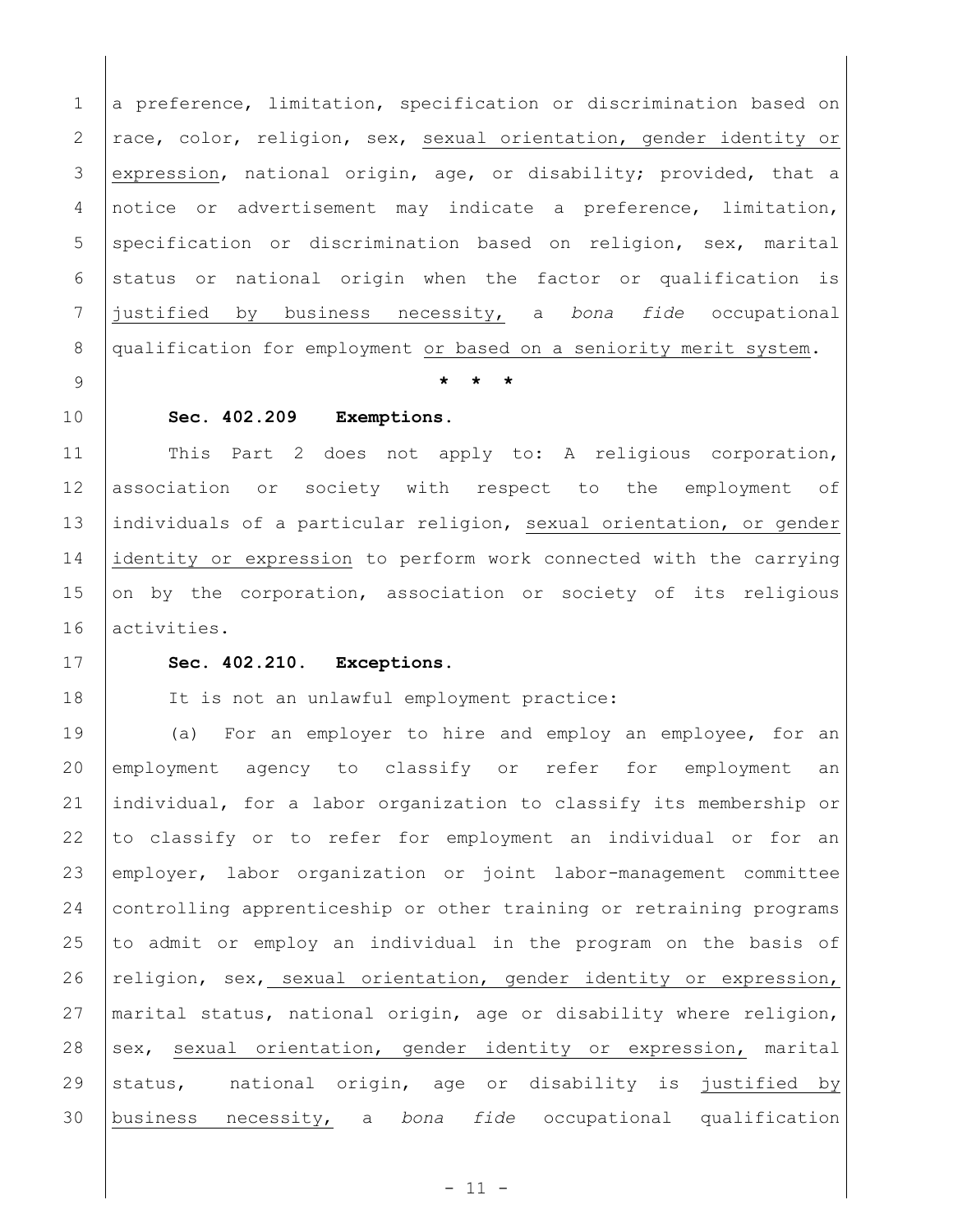1 reasonably necessary to the normal operation of that particular business enterprise, or based on a seniority merit system.

**\* \* \***

## **[Sec. 402.211. Seniority or merit systems.](javascript:void(0))**

 Notwithstanding any other provisions of this Part, it is not an unlawful employment practice for an employer:

 (a) To apply different standards of compensation or different terms, conditions or privileges of employment pursuant to a *bona fide* seniority or merit system or a system which measures earning by quantity or quality or production or to employees who work in 11 different locations, if the differences are not the result of an 12 intention to discriminate because of race, color, religion, sex, 13 sexual orientation, gender identity or expression, marital status, 14 national origin, age or disability.

 (b) To give and act upon the results of a professionally developed ability test if the test, its administration or action 17 upon the results is not designed, intended or used to discriminate because of race, color, religion, sex, sexual orientation, gender identity or expression, marital status, national origin, age or disability.

**\* \* \***

 **Section 14**. **Amending Chapter 406** *(Public Accommodations)***,**  *Ordinance Code***.** Chapter 406 *(Public Accommodations)*, *Ordinance Code*, is hereby amended to read as follows:

# **CHAPTER 406. PUBLIC ACCOMMODATIONS.**

**PART 1. GENERAL PROVISIONS.** 

#### **[Sec. 406.102. Declaration of policy.](javascript:void(0))**

28 The City declares it to be the policy of the City to provide $\tau$  $\frac{1}{2}$  within the limits of the Constitution of the United States, access to public accommodations for all people within the City. The availability of access to public accommodations without

 $- 12 -$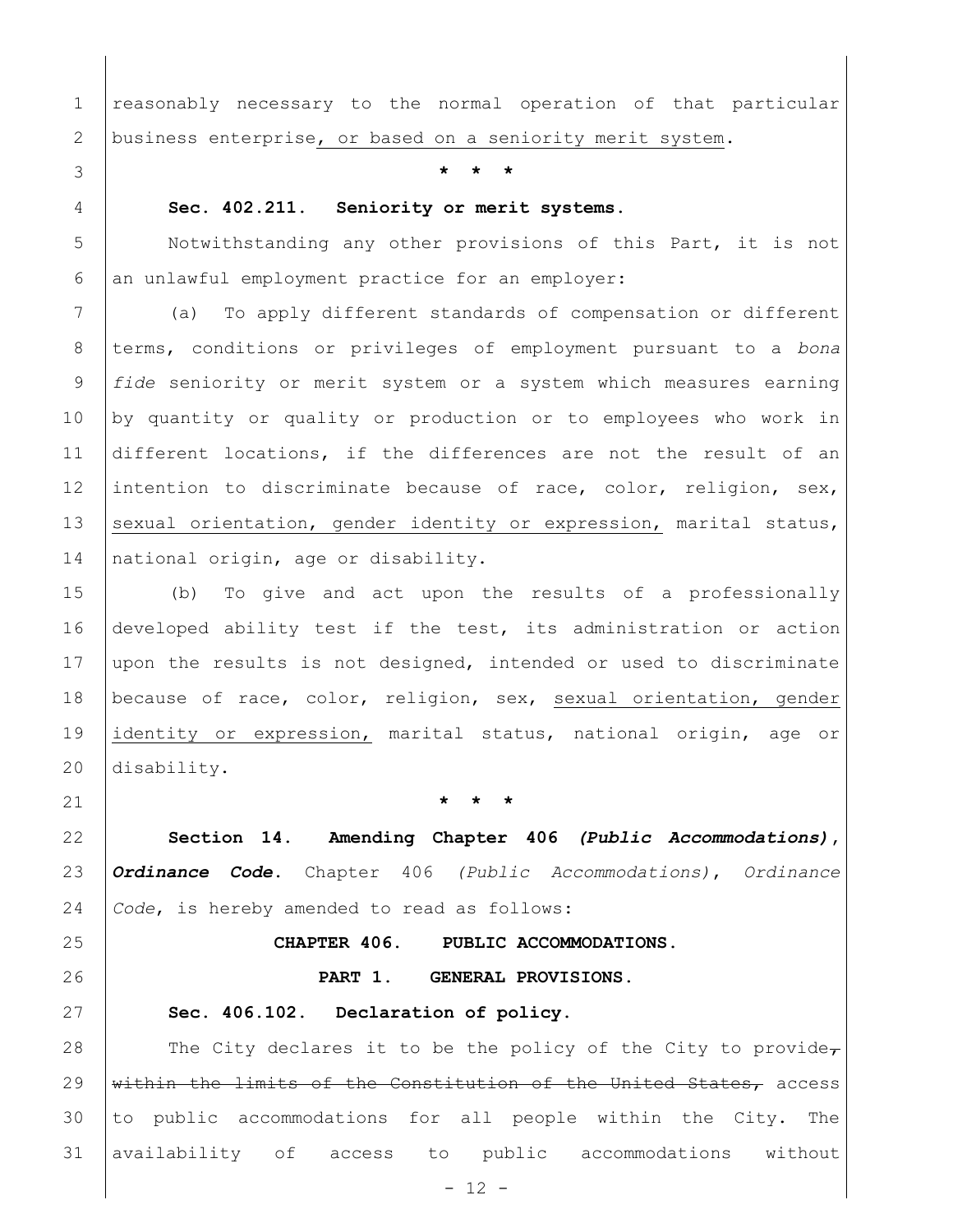1 discrimination on the basis of race, color, religion, ancestry, to 2 national origin, age, sex, sexual orientation, gender identity or 3 expression, pregnancy, disability, marital status, or familial 4 status is a matter of concern to the people of Jacksonville and 5 more particularly of concern to the City in providing for the 6 health, welfare, safety and morals of the people of Jacksonville. 7 **\* \* \*** 8 **[Sec. 406.104. Definitions.](javascript:void(0))** 9 In this Chapter, unless the context otherwise requires: 10 **\* \* \*** 11 (g) *Discriminate, discrimination,* and *discriminatory* include: 12 (1) A difference in treatment because of race, color, 13 | Teligion, ancestry, national origin, age, sex, 14 | sexual orientation, gender identity or expression, 15 **pregnancy, disability, marital status, or familial** 16 status, where the difference is not justified by 17 | business necessity or is not a bona fide 18 qualification. 19 (2) Any of the discriminatory practices hereinafter 20 | enumerated. 21 (3) An unlawful separation, segregation or distinction 22 directly or indirectly against a person because of 23 Tace, color, religion, ancestry, national origin, 24 age, sex, sexual orientation, gender identity or 25 expression, pregnancy, disability, marital status, 26 **Community** 1 or familial status. 27 (h) *Gender identity or expression* means a gender-related 28 identity, appearance, expression or behavior of an individual, 29 regardless of the individual's assigned sex at birth. 30 (i)(h) *Mediation* means the attempted resolution of issues 31 raised by a complaint or by the investigation of the complaint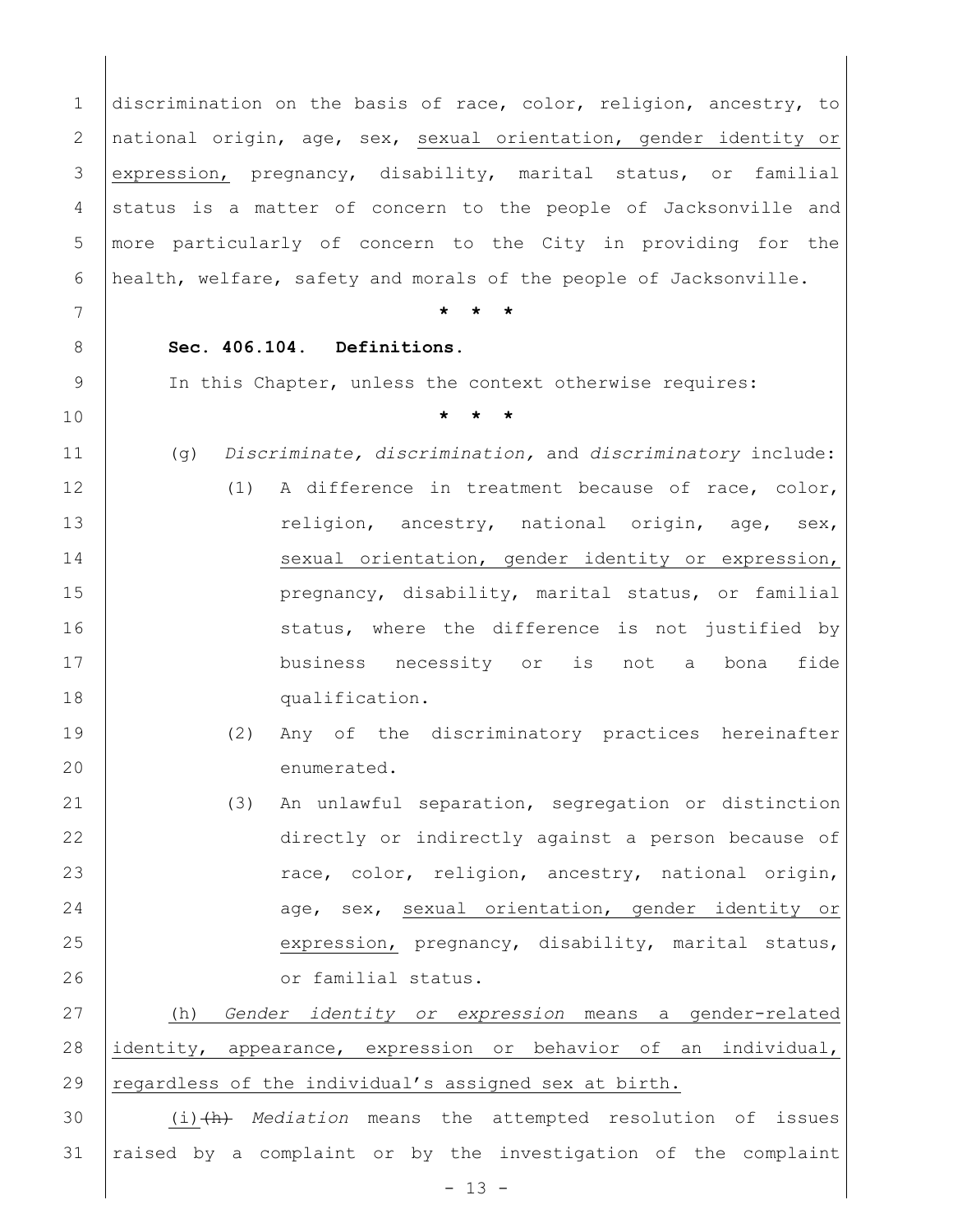1 through informal negotiations involving the complainant, 2 respondent, and the Commission. 3 (j)(i) *Probable Cause Panel* is defined as a three- to five-

4 person panel composed of the members from the Public Accommodations 5 Subcommittee of the Commission appointed to make findings related 6 to probable cause upon the completion of the investigation of a 7 duly filed complaint.

8 (k) (i) *Respondent* means any entity whom has been charged with 9 a violation of this chapter and who meets the requirements under 10 this chapter as one who provides public accommodation.

11 (l)(k) *Settlement agreement* means a written agreement setting 12 forth the resolution of the issues in mediation.

13 (m) *Sexual orientation* means a person's actual or perceived 14 heterosexuality, homosexuality, or bisexuality.

15 **\* \* \***

### 16 **PART 2. UNLAWFUL PUBLIC ACCOMMODATIONS PRACTICES.**

### 17 **[Sec. 406.201. Unlawful practice.](javascript:void(0))**

18 | It shall be unlawful to engage in any of the following acts 19 because of an individual's race, color, religion, ancestry, 20 national origin, age, sex, sexual orientation, gender identity or 21 expression, pregnancy, disability, marital status, or familial  $22$  status.

23 **Section 15**. **Amending Chapter 408 (Fair Housing),** *Ordinance*  24 *Code.* Chapter 408 (Fair Housing), *Ordinance Code,* is hereby amended 25 to read as follows:

26 **CHAPTER 408. FAIR HOUSING.**

27 **PART 1. GENERAL PROVISIONS.**

28 **\* \* \*** 

#### 29 **[Sec. 408.102. Declaration of policy.](javascript:void(0))**

30 The City declares it to be the policy of the City to provide $\tau$ 31 within the limits of the Constitution of the United States, fair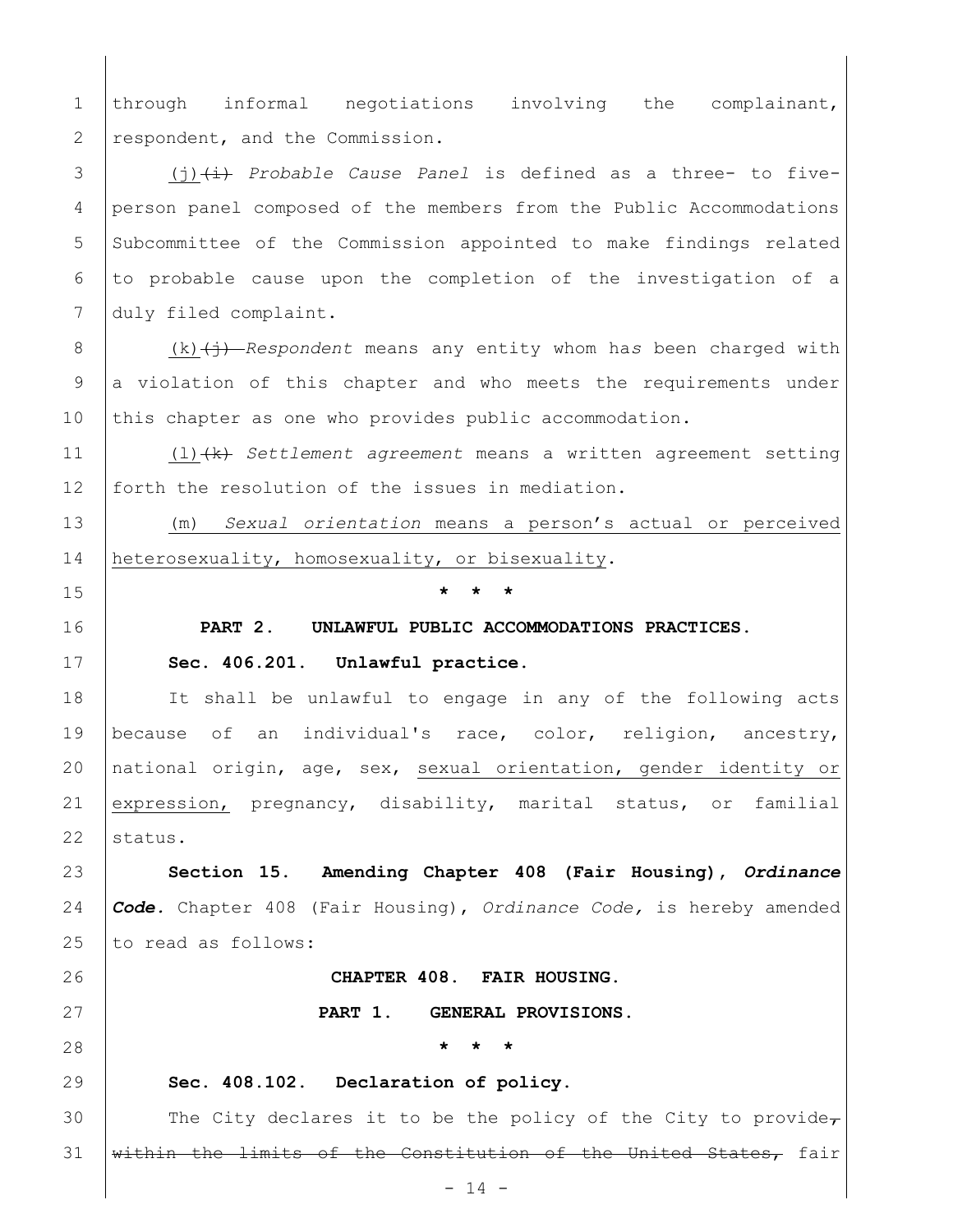1 housing for all people within the City. The availability of 2 adequate housing without discrimination on the basis of race, 3 color, religion, national origin, sex, sexual orientation, gender 4 identity or expression, handicap, familial status or marital status 5 is a matter of concern to the people of Jacksonville and more 6 particularly of concern to the City in providing for the health, 7 welfare, safety and morals of the people of Jacksonville

8 **\* \* \*** 

### 9 **[Sec. 408.105. Definitions.](javascript:void(0))**

10 | In this Chapter, unless the context otherwise requires:

11 **\* \* \***

12 (l) *Gender identity or expression* means a gender-related 13 identity, appearance, expression or behavior of an individual, 14 regardless of the individual's assigned sex at birth.

15 (m)(l) *General counsel* means the General Counsel of the City 16 of Jacksonville.

 (n)(m) *Handicap* means a mental or physical impairment that 18 substantially limits at least one major life activity, a record of 19 such impairment, or being regarded as having such an impairment. The term does not include current, illegal use of or addiction to a controlled substance (as defined in Section 102 of the Controlled 22 Substances Act (21 U.S.C. [802\)](file://///Oak/n00007920$/level2/TITXXIIITRPA_CH802PUPA.html)). In this Part, a reference to "an individual with a handicap" or to "handicap" does not apply to an individual because that individual is a transvestite.

25 (o)<del>(n)</del> *Housing facility* means and includes any building, 26 structure or portion thereof which is occupied as, or designed or 27 intended for occupancy as the home, living quarters or residence of 28 one or more families, and any vacant land which is offered for sale 29  $\sigma$  lease for the construction or location thereof of any such 30 building, structure or portion thereof.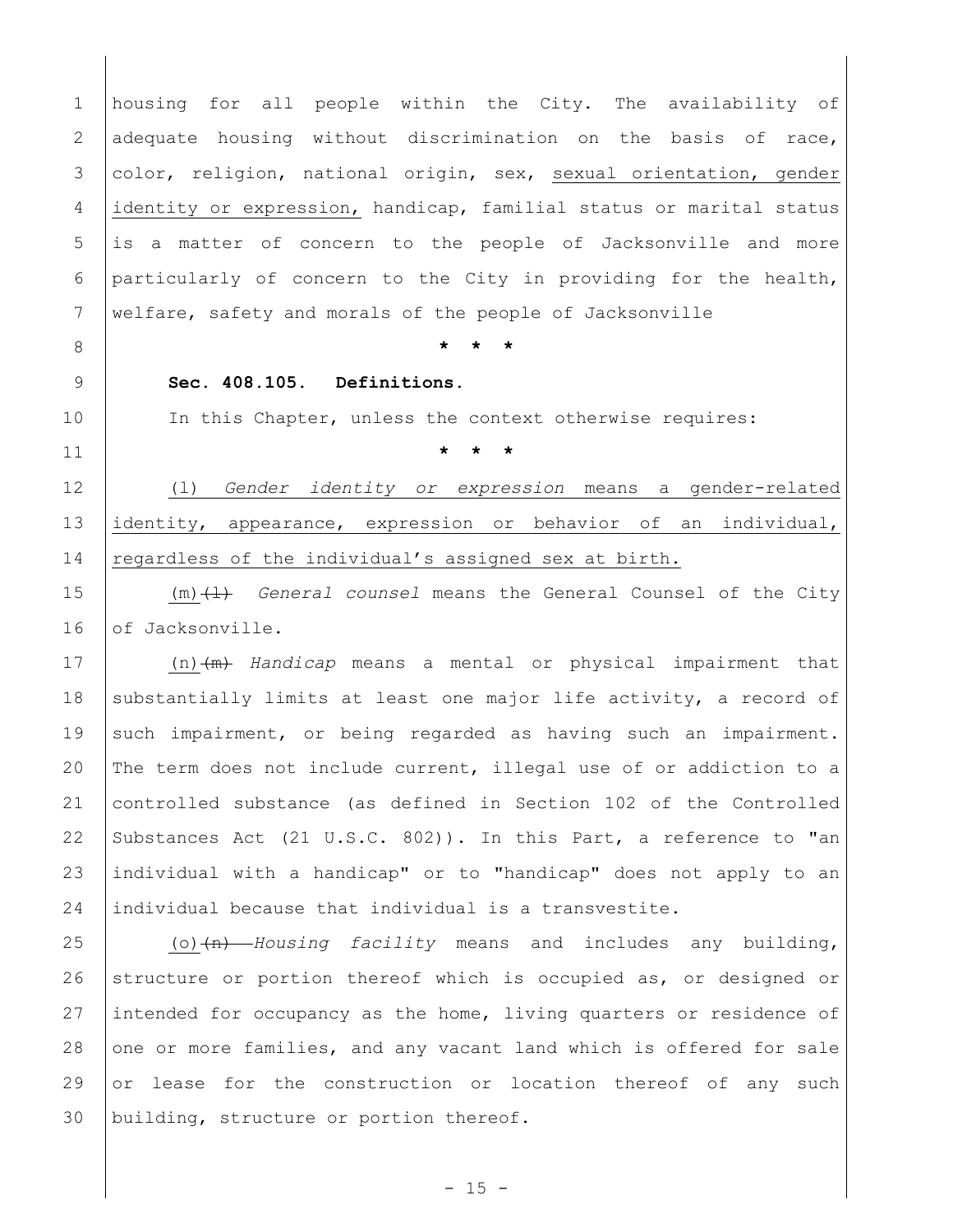1 (p) (o) *Person* includes one or more individuals, corporations, 2 partnerships, associations, labor organizations, legal 3 representatives, mutual companies, joint-stock companies, trusts, 4 unincorporated organizations, trustees, trustees in cases under 11 5 U.S.C. 101 et seq. (Bankruptcy Code), receivers and fiduciaries. 6 (q)(p) *Real estate broker* includes any person duly licensed as  $7$  a real estate broker under the laws of the state. 8 (r) (q) *Real estate salesperson* includes: 9 (s) (f) *To rent* includes to lease, to sublease, to let and 10 otherwise to grant for a consideration the right to occupy premises 11 not owned by the occupant. 12 (t) (s) Respondent means: 13 **\* \* \*** 14 (u) *Sexual orientation* means a person's actual or perceived 15 heterosexuality, homosexuality, or bisexuality. 16 **\* \* \*** 17 **PART 2. FAIR HOUSING** 18 **\* \* \***  19 **[Sec. 408.204. Appraisal exemption.](javascript:void(0))** 20 This Part does not prohibit a person engaged in the business 21 of furnishing appraisals of real property from taking into 22 consideration factors other than race, color, religion, sex, sexual 23 orientation, gender identity or expression, handicap, familial 24 status, or national origin 25 **\* \* \*** 26 **PART 4. DISCRIMINATION PROHIBITED.** 27 **Sec. 408.401. [Sale or rental.](javascript:void(0))** 28 | (a) A person may not refuse to sell or to rent after the 29 making of a bona fide offer, refuse to negotiate for the sale or 30  $|$  rental of, or otherwise make unavailable or deny a dwelling to any 31 person because of race, color, handicap, religion, sex, sexual

 $- 16 -$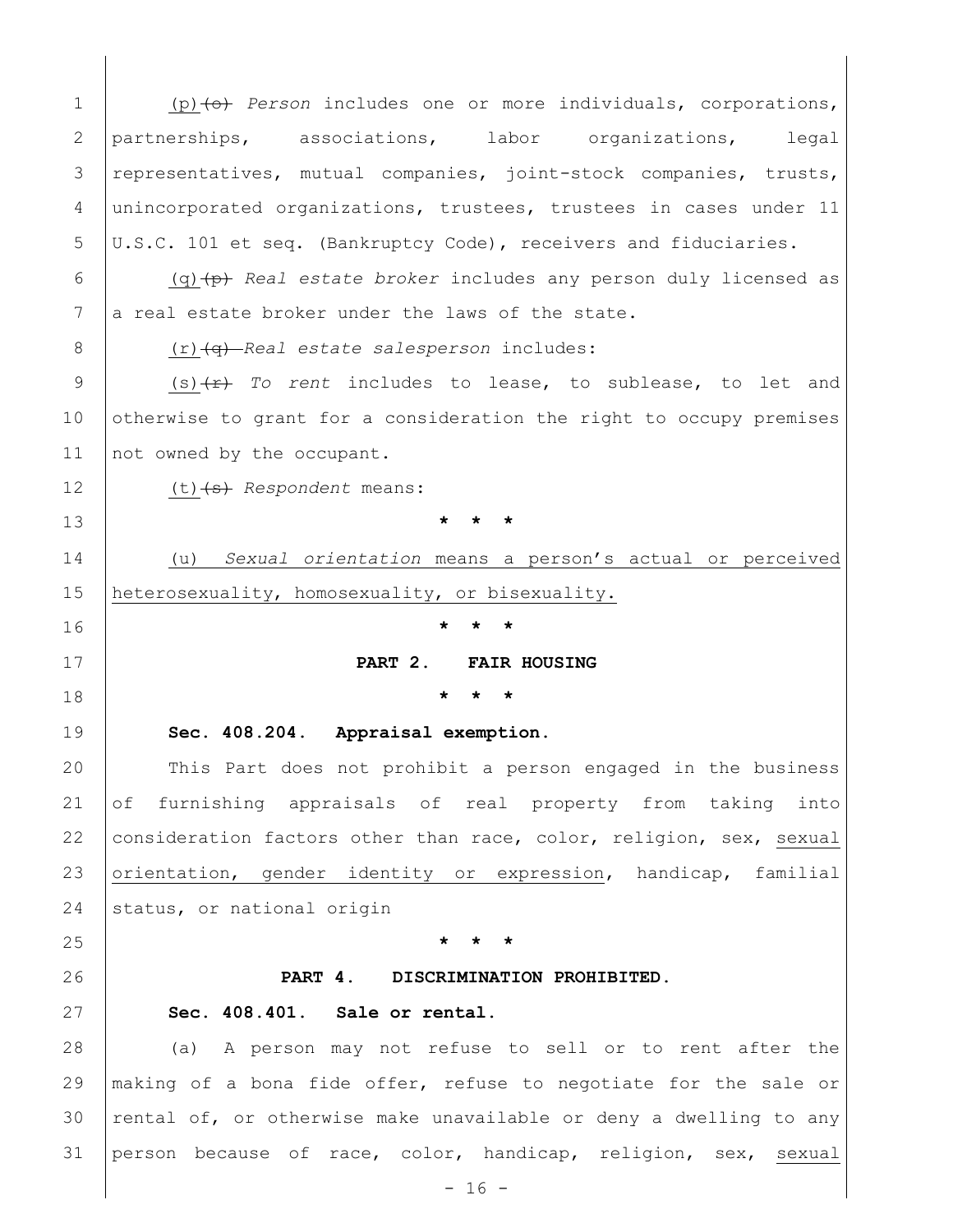1 orientation, gender identity or expression, familial status, or 2 | national origin.

3 (b) A person may not discriminate against any person in the 4 terms, conditions, or privileges of sale or rental of a dwelling, 5 or in providing services or facilities in connection with the sale 6 or rental, because of race, color, handicap, religion, sex, sexual 7 orientation, gender identity or expression, familial status, or 8 | national origin.

#### 9 **[Sec. 408.402. Publication.](javascript:void(0))**

10 A person may not make, print, or publish or cause to be made, 11 printed, or published any notice, statement, or advertisement with 12 respect to the sale or rental of a dwelling that indicates any 13 preference, limitation, or discrimination based on race, color, 14 religion, sex, sexual orientation, gender identity or expression**,**  15 handicap, familial status, national origin, or an intention to make 16 such a preference, limitation, or discrimination.

#### 17 **[Sec. 408.403. Falsely representing availability.](javascript:void(0))**

18 | A person may not represent to any person because of race, 19 color, religion, sex, sexual orientation, gender identity or 20 expression**,** handicap, familial status, or national origin that a 21 dwelling is not available for inspection, sale or rental when the 22 dwelling is available for inspection, sale or rent.

## 23 **[Sec. 408.404. Entry into neighborhood.](javascript:void(0))**

24 A person may not, for profit, induce or attempt to induce a person to sell or rent a dwelling by representations regarding the entry or prospective entry into a neighborhood of a person of a particular race, color, religion, sex, sexual orientation, gender identity or expression, handicap, familial status, or national 29 | origin.

### 30 **\* \* \***

31 **[Sec. 408.406. Residential real estate related transaction.](javascript:void(0))**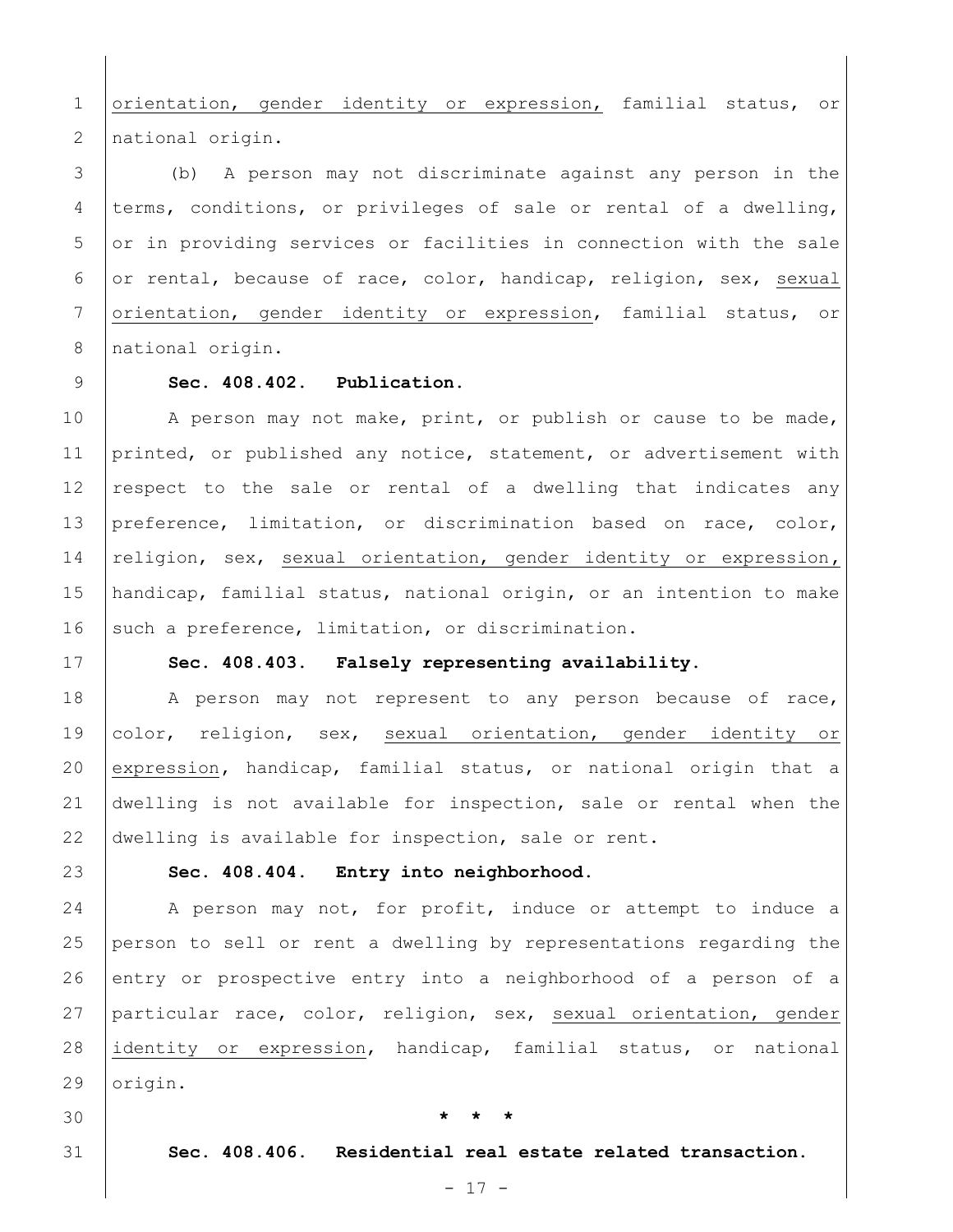(a) A person whose business includes engaging in residential real estate related transactions may not discriminate against a person in making a real estate related transaction available or in the terms or conditions of a real estate related transaction 5 because of race, color, religion, sex, sexual orientation, gender identity or expression, handicap, familial status, or national 7 | origin.

8 **\* \* \***

### 9 **[Sec. 408.407. Brokerage services.](javascript:void(0))**

10 A person may not deny any person access to, or membership or 11 participation in, a multiple-listing service, real estate brokers' 12 organization or other service, organization, or facility relating 13 to the business of selling or renting dwellings, or discriminate 14 against a person in the terms or conditions of access, membership, 15 or participation, on the basis of race, color, religion, national 16 origin, sex, sexual orientation, gender identity or expression, 17 | familial status, or handicap.

18 **Section 16. Effective Date.** Except as herein provided, 19 this ordinance shall become effective upon signature by the Mayor 20 or upon becoming effective without the Mayor's signature. If the 21 electors voting in the scheduled referendum approve the charter 22 amendment set forth herein, then, upon certification of the results 23 of the referendum's election vote, the terms of Sections 1 and 11 24 through 15 of this ordinance shall become effective. The City 25 Council is authorized to amend, enact, reenact, or recodify all 26 existing ordinances and new ordinances to further the 27 implementation of the provisions of Section 1.

29 Form Approved:

30

28

<sup>31</sup>/s/ *Margaret M. Sidman*